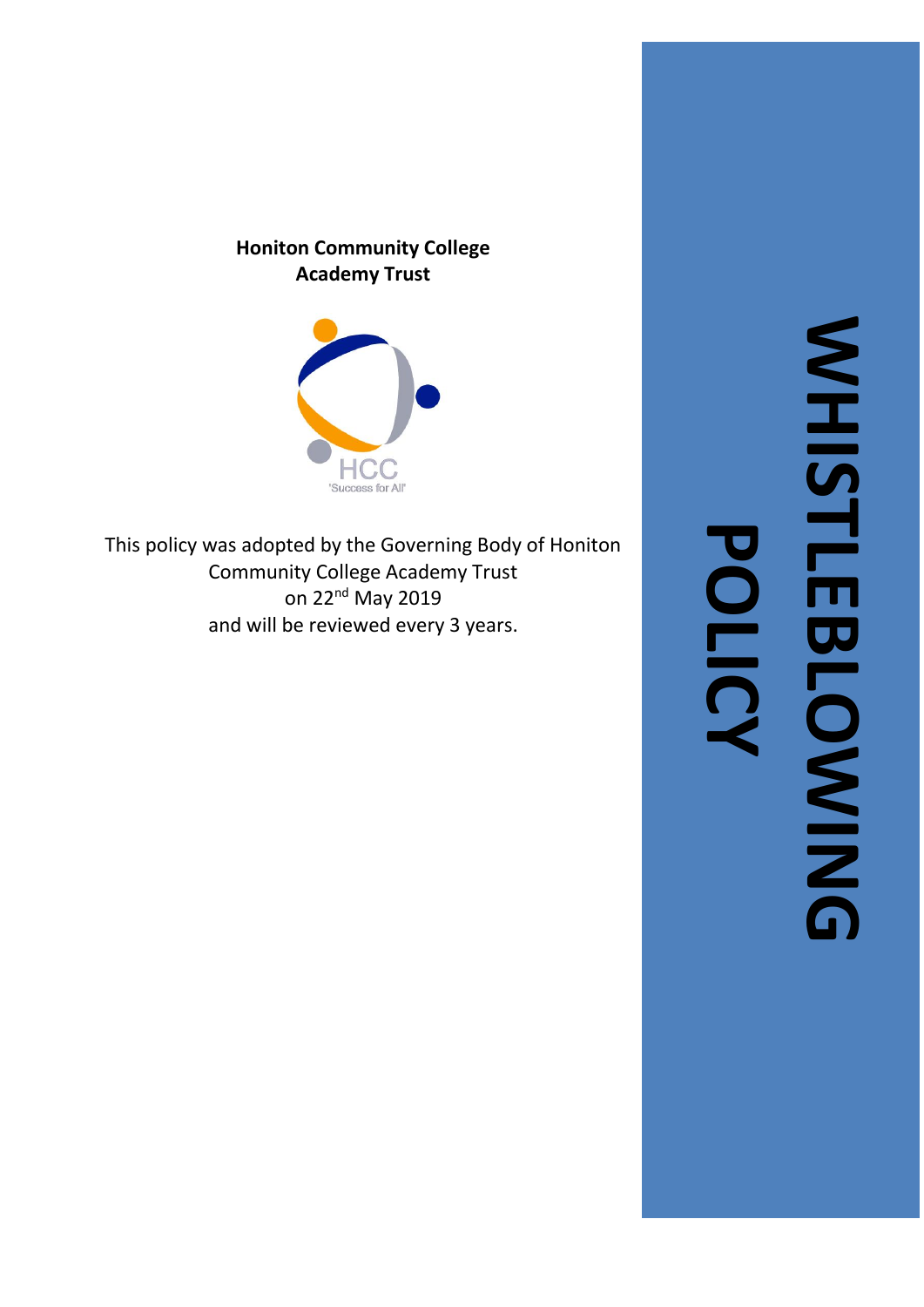## **Contents**

| 1. |  |
|----|--|
|    |  |
|    |  |
|    |  |
|    |  |
|    |  |
|    |  |
| 2. |  |
| 3. |  |
|    |  |
|    |  |
|    |  |
| 4. |  |
|    |  |
|    |  |
|    |  |
|    |  |
| 5. |  |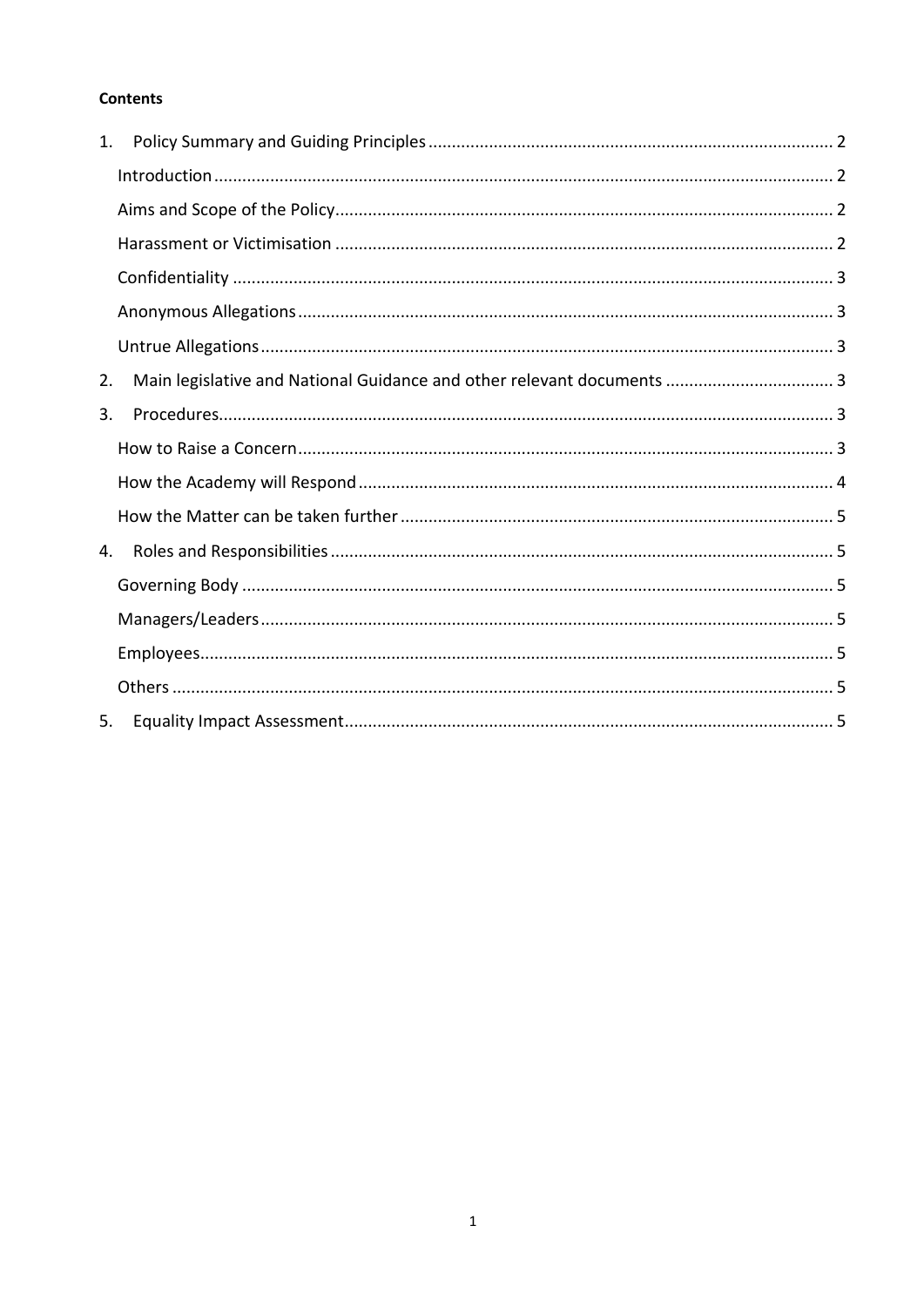## <span id="page-2-4"></span><span id="page-2-0"></span>**1. Policy Summary and Guiding Principles**

## <span id="page-2-1"></span>**Introduction**

As an employee of an academy, you may be the first to realise that there may be something seriously wrong within the organisation. However, you may not express your concerns because you feel that speaking up would be disloyal to colleagues or the organisation. You may also fear harassment or victimisation and think it may be easier to ignore the concern rather than report it.

The Governors of the academy are committed to the highest standards of openness, probity and accountability. In line with that commitment, we encourage employees, who have serious concerns about any aspect of the Academy's work, to come forward and voice those concerns.

It is recognised that certain cases will have to proceed on a confidential basis. This policy document makes it clear that staff can do so without fear of reprisals. This Whistleblowing Policy is intended to encourage and enable staff of the academy, to raise serious concerns within the academy rather than overlooking a problem or discussing it externally.

In addition, the policy provides a means for you to raise a concern under the Public Interest Disclosure Act 1998, which provides you with a certain level of legal protection if you wish to raise legitimate concerns.

#### <span id="page-2-2"></span>**Aims and Scope of the Policy**

The aims and scope of this policy are to:

- provide avenues for you to raise concerns and receive feedback on any action taken
- allow you to take the matter further if you are dissatisfied with the academy's response and
- reassure you that you will be protected from reprisals or victimisation for whistleblowing in good faith.

There are existing procedures in place to enable you to lodge a grievance relating to your own employment with the academy. This Whistleblowing Policy is intended to cover concerns that fall outside the scope of other procedures, although the academy reserves the right to determine which procedure is appropriate.

Concerns to be reported under this policy may relate to something that:

- is unlawful
- is against the Academy's Contract Procedure Rules, Financial Procedure Rules or other policies
- falls below established standards or practice; or
- amounts to improper conduct

#### <span id="page-2-3"></span>**Harassment or Victimisation**

The academy recognises that the decision to report a concern can be a difficult one to make, not least because of the fear of reprisal from those responsible for the malpractice. The academy will not tolerate harassment or victimisation and will act to protect you when you raise a concern in good faith. This does not necessarily mean that if you are already the subject of procedures such as disciplinary, improving performance, grievance or managing attendance, that those procedures will be halted as a result of your whistleblowing.

Where feasible, you will be contacted when your concern has been investigated to ascertain whether you have suffered any detriment as a result of your whistle blowing. If at any time, either during or after the investigation, you feel that you have suffered any detriment as a result of your whistleblowing you should contact your union, the Principal or the Chair of the Governing Body.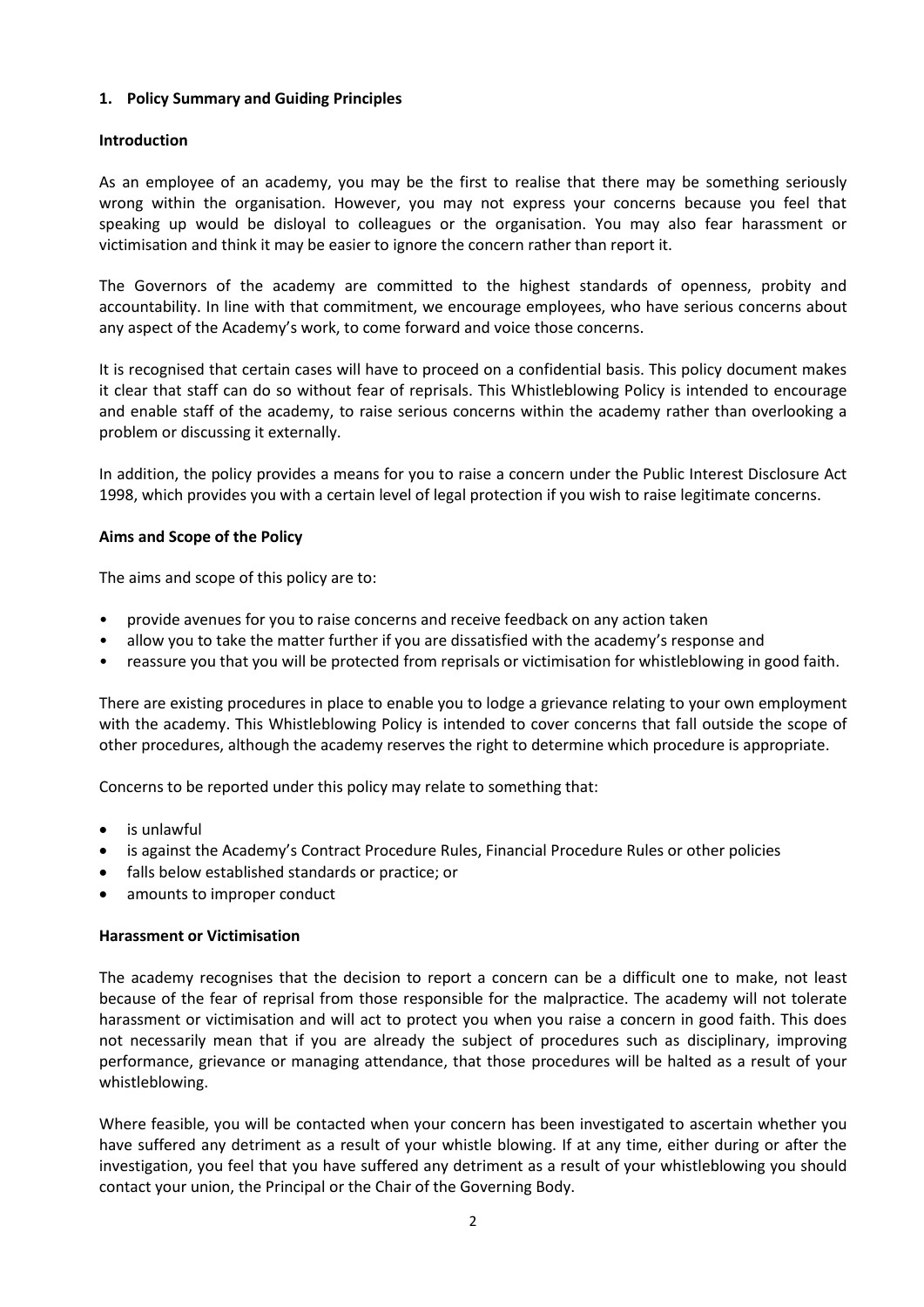## **Confidentiality**

The academy treats the details of all whistleblowers in confidence and will do its best not divulge your identity. However, it must be appreciated that the investigation process may reveal the source of the information without us revealing your identity directly, and a statement by you may be required as part of the evidence.

#### <span id="page-3-0"></span>**Anonymous Allegations**

Allegations can be made anonymously. However, this policy encourages you to put your name to your allegation, as concerns expressed anonymously are often much more difficult to investigate. For example, we may need to contact you to obtain further information or verify the details you have already given us.

Anonymous allegations will be considered wherever possible at the discretion of the academy. The factors to be considered when determining whether an investigation in such a case can proceed would include:

- the seriousness of the issues raised
- the credibility of the concern; and
- the likelihood of confirming the allegation from other, attributable sources

#### <span id="page-3-1"></span>**Untrue Allegations**

If you make an allegation in good faith, but it is not confirmed by the investigation, no action will be taken against you. If, however, you make malicious or vexatious allegations, appropriate action may be taken against you.

#### <span id="page-3-2"></span>**2. Main legislative and National Guidance and other relevant documents**

- Public Interest Disclosure Act 1998
- Data Protection Act 2018 and General Data Protection regulations (GDPR)
- Freedom of Information Act (2000)
- Employment legislation
- Employment policies

#### <span id="page-3-3"></span>**3. Procedures**

#### <span id="page-3-4"></span>**How to Raise a Concern**

The earlier you express the concern, the easier it is to act.

As a first step, you should normally raise concerns with your immediate manager or other appropriate manager. This depends, however, on the seriousness and sensitivity of the issues involved and who is thought to be involved in the malpractice. For example, if you believe that management is involved, you should contact the Principal or the Governing Body

You may invite your trade union or professional association to raise a matter on your behalf.

Concerns can be raised with the following people or organisations. All referrals made will be treated in the strictest of confidence.

- Your line manager
- **Principal**
- Chair of Governing Body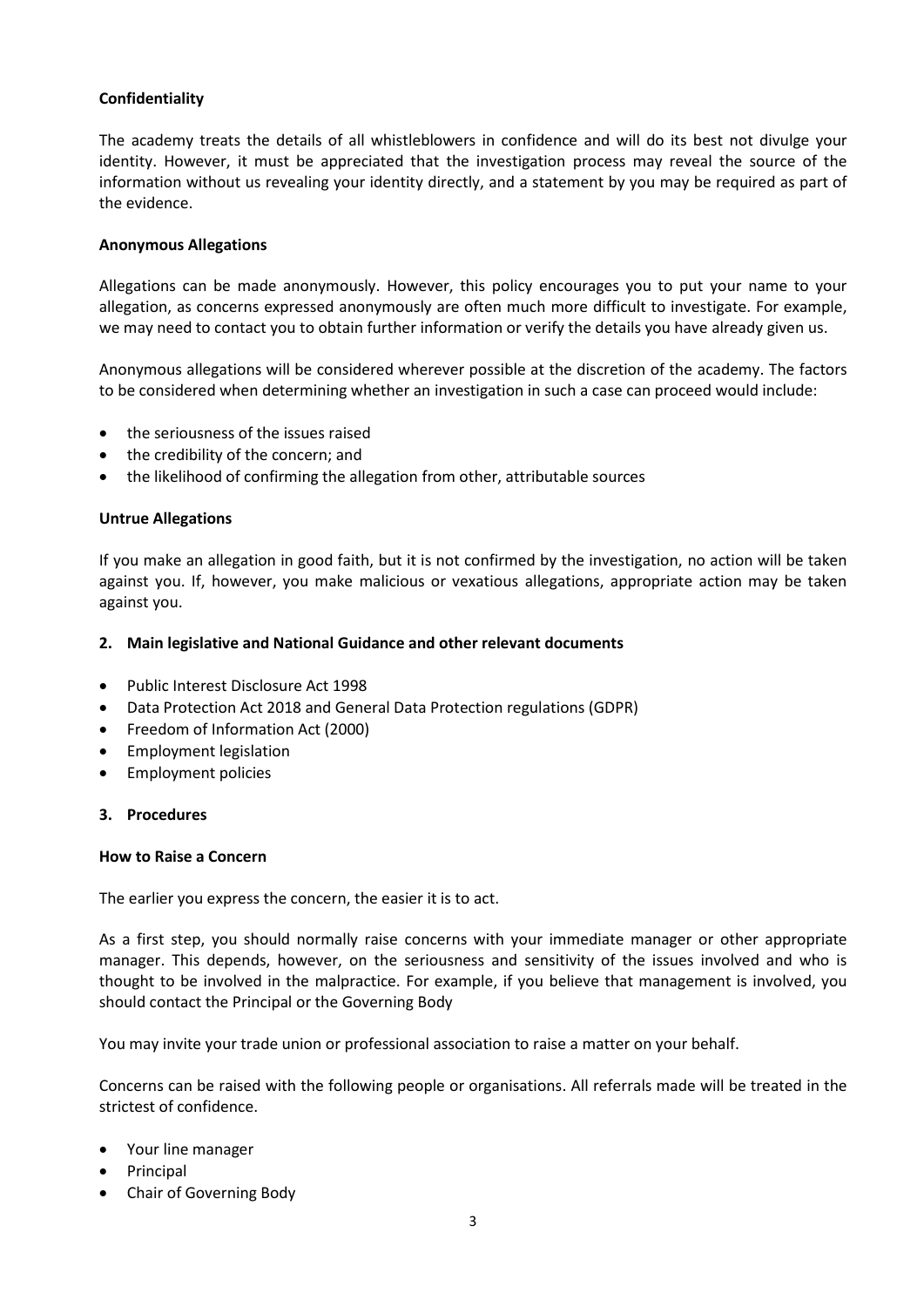## <span id="page-4-1"></span>• Department for Education (DFE)

Although you are not expected to prove an allegation, you will need to demonstrate that there are sufficient grounds for your concern.

There are special rules surrounding the gathering of evidence. Any attempt to gather evidence by people who are unfamiliar with these rules may adversely affect the outcome of the case as evidence has to be collected in accordance with current legislation.

Concerns are best raised in writing. The sort of information required to investigate an allegation are details of the background and history to the case, names, dates, places and, where possible, the reason why you are particularly concerned.

## <span id="page-4-0"></span>**How the Academy will respond**

The academy will refer child protection or safeguarding incidents to the Local Authority Designated Officers (LADOs) who advise whether what the best course of action will be. This could include:

- 1. be investigated internally
- 2. be referred to the Police
- 3. form the subject of an independent inquiry
- 4. or any combination of the above

In order to protect individuals and the academy, initial enquiries will be made to decide whether an investigation is appropriate and, if so, what form it should take. Concerns or allegations that fall within the scope of specific procedures (for example, child protection or discrimination issues) will normally be referred for consideration under those procedures.

Some concerns may be resolved by agreed action without the need for investigation.

Within ten working days of a concern being received, where appropriate, the academy will write to you:

- acknowledging that the concern has been received
- indicating how it proposes to deal with the matter (including potential timescales)
- telling you whether any initial enquiries have been made; and
- telling you whether further investigations will take place and, if not, why not.

The amount of contact between the person(s) considering the issues and you will depend on the nature of the matters raised, the potential difficulties involved, and the clarity of the information provided. If necessary, further information will be sought from you.

When any meeting is arranged, you have the right, if you wish, to be accompanied by a Union or professional association representative or a colleague who is not involved in the area of work to which the concern relates.

The academy will take steps to minimise any difficulties that you may experience as a result of raising a concern. For instance, if you are required to give evidence in criminal or disciplinary proceedings, the academy will advise you about the procedure.

The academy acknowledges the need to provide you with assurance that the matter has been properly addressed. Thus, subject to legal constraints, you will receive appropriate information about the extent and outcomes of any investigations.